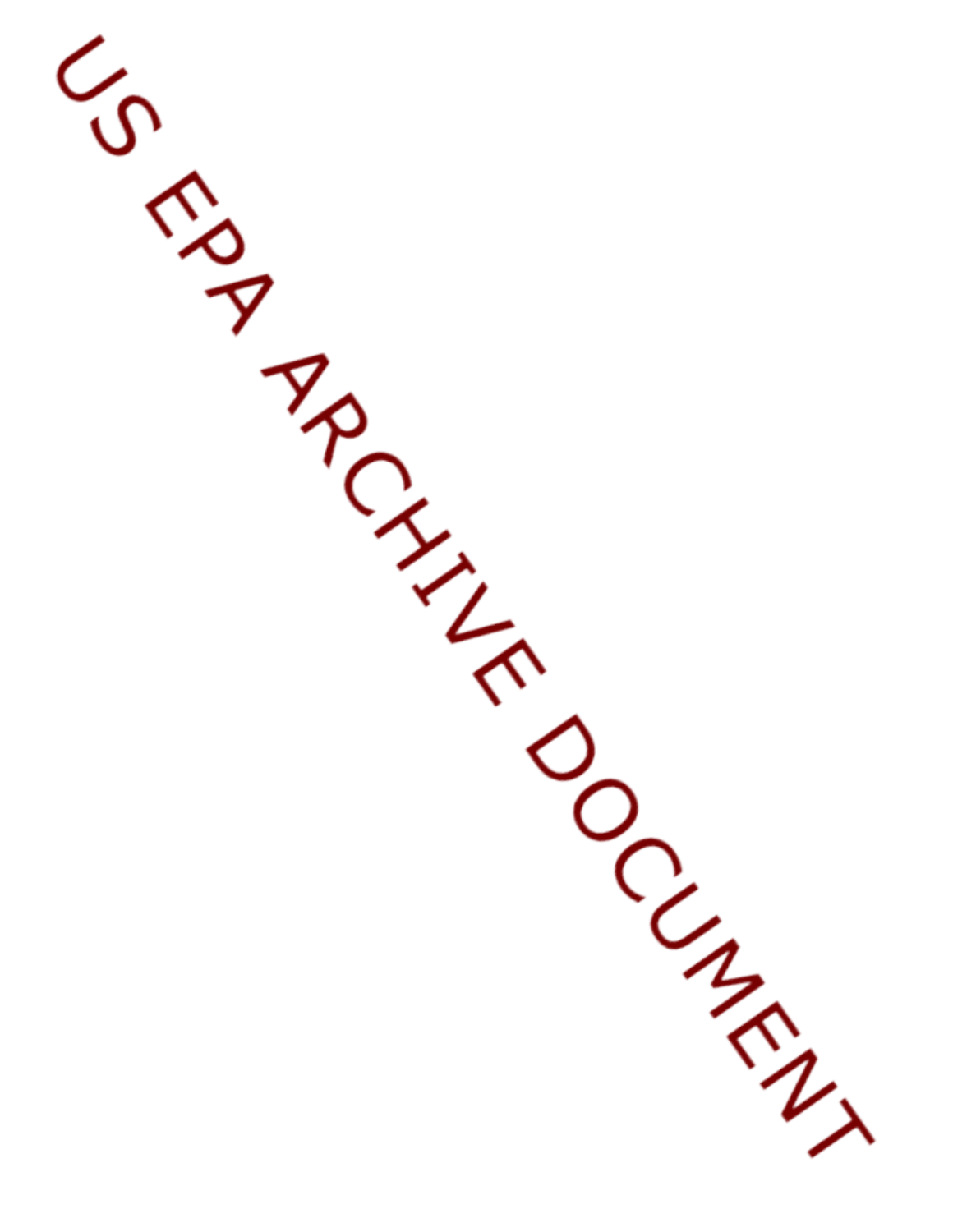# **Technical Factsheet on: SIMAZINE**

## [List of Contaminants](http://www.epa.gov/safewater/hfacts.html)

 As part of the Drinking Water and Health pages, this fact sheet is part of a larger publication: **National Primary Drinking Water Regulations** 

Drinking Water Standards MCLG: 0.004 mg/L MCL: 0.004 mg/L HAL(child): 1- to 10-day: 0.07 mg/L; Longer-term: 0.07 mg/L

## **Health Effects Summary**

 levels above the MCL: weight loss, changes in blood. Acute: EPA has found simazine to potentially cause the following health effects from acute exposures at

Drinking water levels which are considered "safe" for short-term exposures: For a 10-kg (22 lb.) child consuming 1 liter of water per day, up to a 7-year exposure to 0.07 mg/L.

 levels above the MCL: tremors; damage to testes, kidneys, liver and thyroid; gene mutations. Chronic: Simazine has the potential to cause the following health effects from long-term exposures at

 Cancer: There is some evidence that simazine may have the potential to cause cancer from a lifetime exposure at levels above the MCL.

### **Usage Patterns**

 Simazine is a pre-emergence herbicide used for control of broad-leaved and grassy weeds on a variety of orchards, and others. It is also used on non-crop areas such as farm ponds, fish hatcheries, etc. deep-rooted crops such as artichokes, asparagus, berry crops, broad beans, citrus, pome and stone fruits

 Christmas trees; Dual on corn and ornamentals. The amount of simazine used annually in the USA was estimated in 1985 to be 4.8 billion pounds. Its major use is on corn where it is often combined with AAtrex. Other herbicides with which simazine is combined include: paraquat, on apples, peaches; Roundup or Oust for noncrop use; Surflan on

#### **Release Patterns**

 Simazine may be released into the environment via effluents at manufacturing sites and at points of application where it is employed as a herbicide.

 Since simazine is not a listed chemical in the Toxics Release Inventory, data on releases during its manufacture and handling are not available.

## **Environmental Fate**

 to volatilize. Persistence depends upon many factors including degree of algae and weed infestation. in pond and lake water was variable, with half-lives ranging from 50 to 700 days. Slow biodegradation of simazine may occur in water based upon the slow biodegradation observed in soil. Simazine is fairly If released to water, simazine is not expected to adsorb to sediment and suspended particulate matter, or Simazine residues may persist up to 3 years in soil under aquatic field conditions. Dissipation of simazine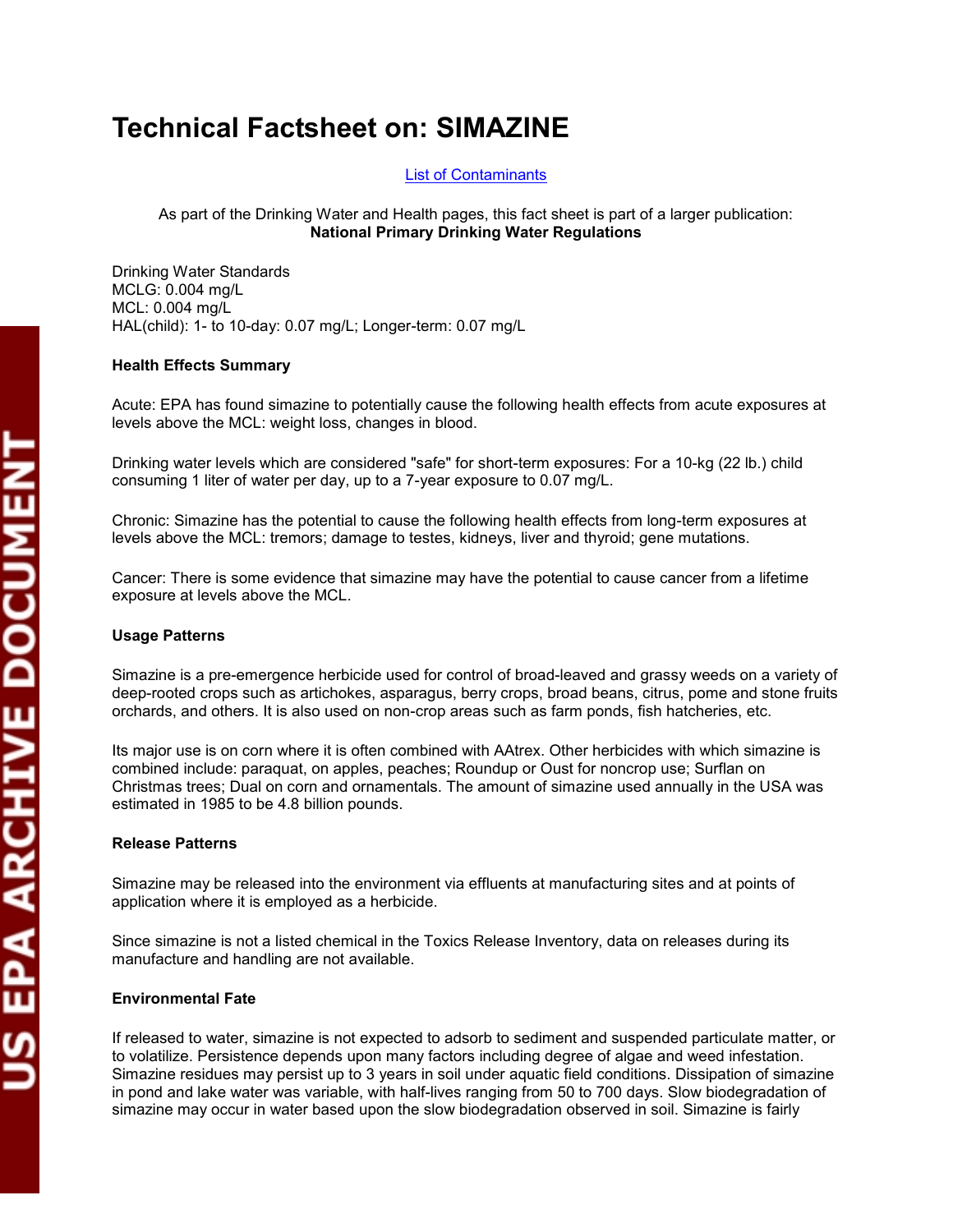than biodegradation at low pH or when various catalysts are present. resistant to hydrolysis. However, chemical hydrolysis of simazine may be more important environmentally

 If released to soil, the mobility of simazine will be expected to vary from slight to high in soil-types ranging degradation (purportedly mainly soil catalyzed hydrolysis) of simazine in two soil 45 and 100 days. from clay soils to sandy loams soils, respectively, based upon soil column, soil thin-layer chromatography, and Koc experiments. Therefore, it may leach to groundwater; adsorption of simazine in soil has been observed to increase as titratable acidity, organic matter and, to a lesser extent, clay content of the soil increased. Simazine may be susceptible to slow hydrolysis in soil based upon reported half-lives for

 Simazine can be utilized by certain soil microorganisms as a source of energy and mineralization. No degradation of simazine was detected in a soil suspension test without the addition of glucose as an energy source suggesting that degradation of simazine in these soil experiments was due to cometabolism. Reported persistence of simazine in soil varies from a half-life of <1 month to no degradation being observed in 3.5 months. Simazine is not expected to volatilize from near surface soils or surfaces under normal environmental conditions.

 important (estimated half-life of about 2.8 hr). Photolysis may be an important removal mechanism in the If released to the atmosphere, simazine is expected to exist almost entirely in the particulate phase. Vapor phase reactions with photochemically produced hydroxyl radicals in the atmosphere may be atmosphere.

 sunfish; 5, bluegill sunfish; 2, catfish. Other BCF values up to 55 have been reported in the literature. Simazine has a low potential to bioaccumulate in fish. BCFs: 0.76-0.95, green sunfish ; <1, bluegill

 or inhalation at places where simazine is produced or used as a herbicide. The most probable exposure should be occupational exposure which may occur through dermal contact

#### **Chemical/ Physical Properties**

CAS Number: 122-34-9

Color/ Form/Odor: White powder

M.P.: 225 C B.P.: N/A

Vapor Pressure: 6.1x10-9

Octanol/Water Partition (Kow): Log Kow = 2.18

Density/Spec. Grav.: 1.3g/ml at 20 C

Solubility: 5 mg/L of water at 20 C; Soluble in water

Odor/Taste Thresholds: N/A

Odor/Taste Thresholds: N/A<br>Soil sorption coefficient: Koc =135 (measured); slight to high mobility in soil, depending upon other factors<br>Henry's Law Coefficient: 4.63x10-10 atm-cu m/mole

Bioconcentration Factor: BCF <10 in fish; not expected to bioconcentrate in aquatic organisms.